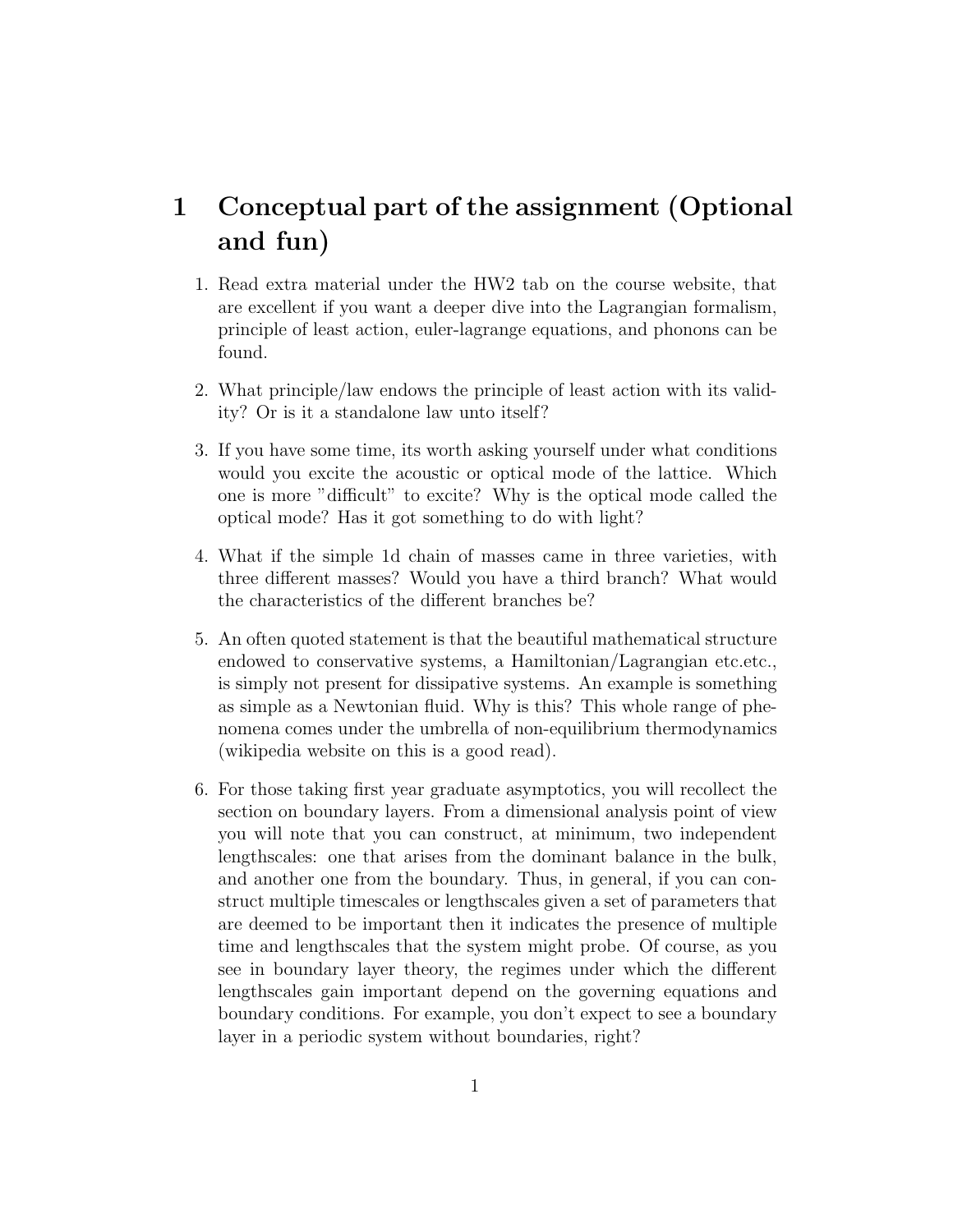## 2 Mathematical part of assignment

- 1. Numerical analysis of normal modes of a simple 1D chain Starting with the governing equation for the sth mass  $M \frac{d^2 u_s}{dt} = C(u_{s+1} 2u_s + u_{s-1}$ , and the ansatz  $u_s = q_s e^{i\omega t}$ , you get the equation  $\omega^2 q_s =$  $-C(u_{s+1}-2u_s+u_{s-1})$ . This can be written as a  $N \times N$  matrix equation for the vector  $\vec{q} = \{q_1, q_2, ..., q_N\}$  in a system with N masses of the form  $M\vec{q} = \omega^2\vec{q}$ . The normal modes analysis we conducted so laboriously in class can be restated as a eigen analysis of the matrix M.
	- (a) What is M in terms of parameters in the problem?
	- (b) Comparing to the normal mode analysis, what is the correct interpretation of the eigenvalues and eigenvectors of the matrix M?
	- (c) Please calculate and plot the eigenvalues and eigenvectors numerically and interpret in terms of the analytical calculations done in class.
- 2. Long ranged interactions In consider the simple 1D chain of masses connected with springs we only took into account interactions with nearest neighbors. These are what the springs represented. For a real physical lattice of atoms there are longer range interactions (next nearest, and next next nearest neighbor). These can be modeled "effectively" as springs with different (manifestly weeker) stiffnesses. What would the dispersion relation be for a system with nearest, and next to nearest, neighbor interactions?
- 3. Vibrations of a square lattice Extend the straightforward 1d calculation of normal modes, and calculate the dispersion relation of a twodimensional lattice with lattice spacing a in both directions, and only nearest neighbor interactions modeled as simple springs. After writing the govern equation of motion for each degree of freedom, introduce the ansatz  $u(s,r) = ue^{i(sk_xa+rk_ya-\omega t)}$ , and calculate the  $\omega$  dependence on  $k_x$  and  $k_y$ .
- 4. Dimensional analysis: Please estimate the size of an atom on the basis of dimensional considerations Suggested steps: 1) What are the two important pieces of physics that determine the size of an atom? What wants to keep electrons close to oppositely charge protons? Why doesn't this attraction lead to an atom of "zero" size where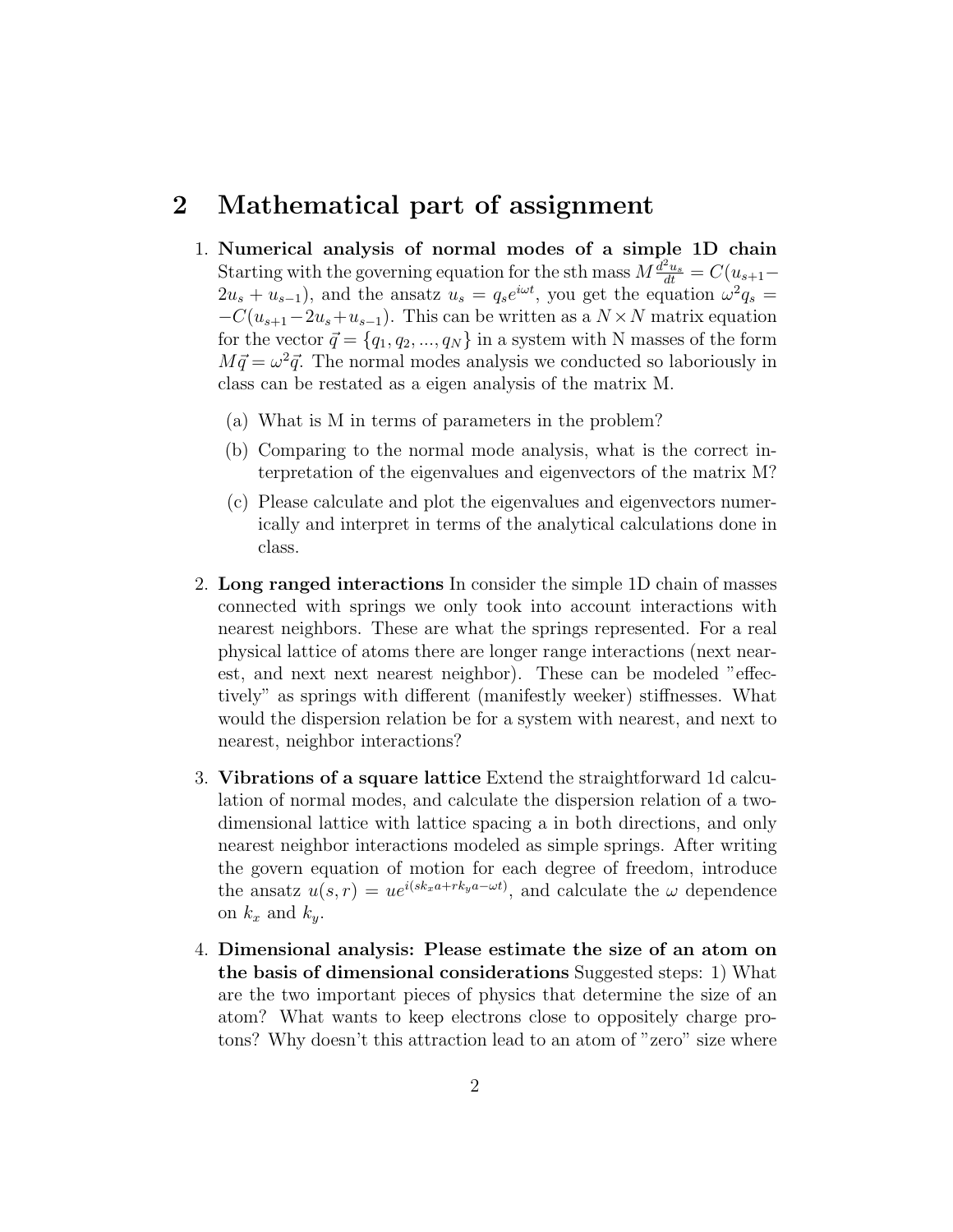electrons are on top of protons? This is what is called the uncertainty principle:  $h = \Delta x \Delta p$ , which limits how well we can know the location of an electron (if we knew it lay right next to the much more massive atomic nucleus then it would neccessarily be whizzing around in a frantic manner – we wouldn't know its momentum). This is essentially what sets the size of an atom. The charge interactions between electrons and protons, and Heisenberg's uncertainty principle. Based on just this you can estimate the size of an atom. What is it?

- 5. Dimensional analysis: Heat diffusion Dimensional analysis can also be used to solve certain types of partial differential equations. If this seems too good to be true, it isn?t. Consider the temperature field  $T(x,t)$  at position x along a 1D bar of metal at time t. The govern equation of motion turns out to be the diffusion equation  $\frac{\partial T}{\partial t} = D \frac{\partial^2 T}{\partial x^2}$  $\frac{\partial^2 T}{\partial x^2}$ . Note that this equations look very different from the wave equation  $\frac{\partial^2 T}{\partial t^2} = v^2 \frac{\partial^2 T}{\partial x^2}$  seen earlier in class, where v is the wave velocity. The solution of the wave equation can be attained using separation of variables. The diffusion equation has a very different structure, which fundamentally is endowed by the random/stochastic nature in which molecules in the bar bump into each other. Consider now the scenario where we inject a certain amount of heat at an arbitrary location, which without loss of generality we can call  $x=0$ , at a single moment in time. We assume that heat is conserved at all times, so any amount injected must remain in the bar, which implies that  $\int_{-\infty}^{+\infty} T(x, t)dx = Q$ . Remember that heat is a form of energy. Whats the spatio-temporal evolution of the temperature field?
	- (a) What are the units of D, in the diffusion equation? What are the units of Q?
	- (b) We would like to express temperature in the form  $T(x,t) = \mathcal{F}(Q, D, t)\Phi(\xi)$ .  $\mathcal F$  is a combination of  $(Q, D, t)$  that has the units of temperature, and  $\Phi$  is a function of a dimensionless combination of  $(x, D, t)$ , defined to be the variable  $\xi$ . In essence what the ansatz enforces is that space and time are not independent variables but that actually only a special combination of  $(x,D,t)$  appear in the evolution of the thermal field. This is often referred to as searching for a similarity solution of the governing Partial Differential Equation (PDE). What is  $\mathcal F$  that sets the scale of temperature, and what